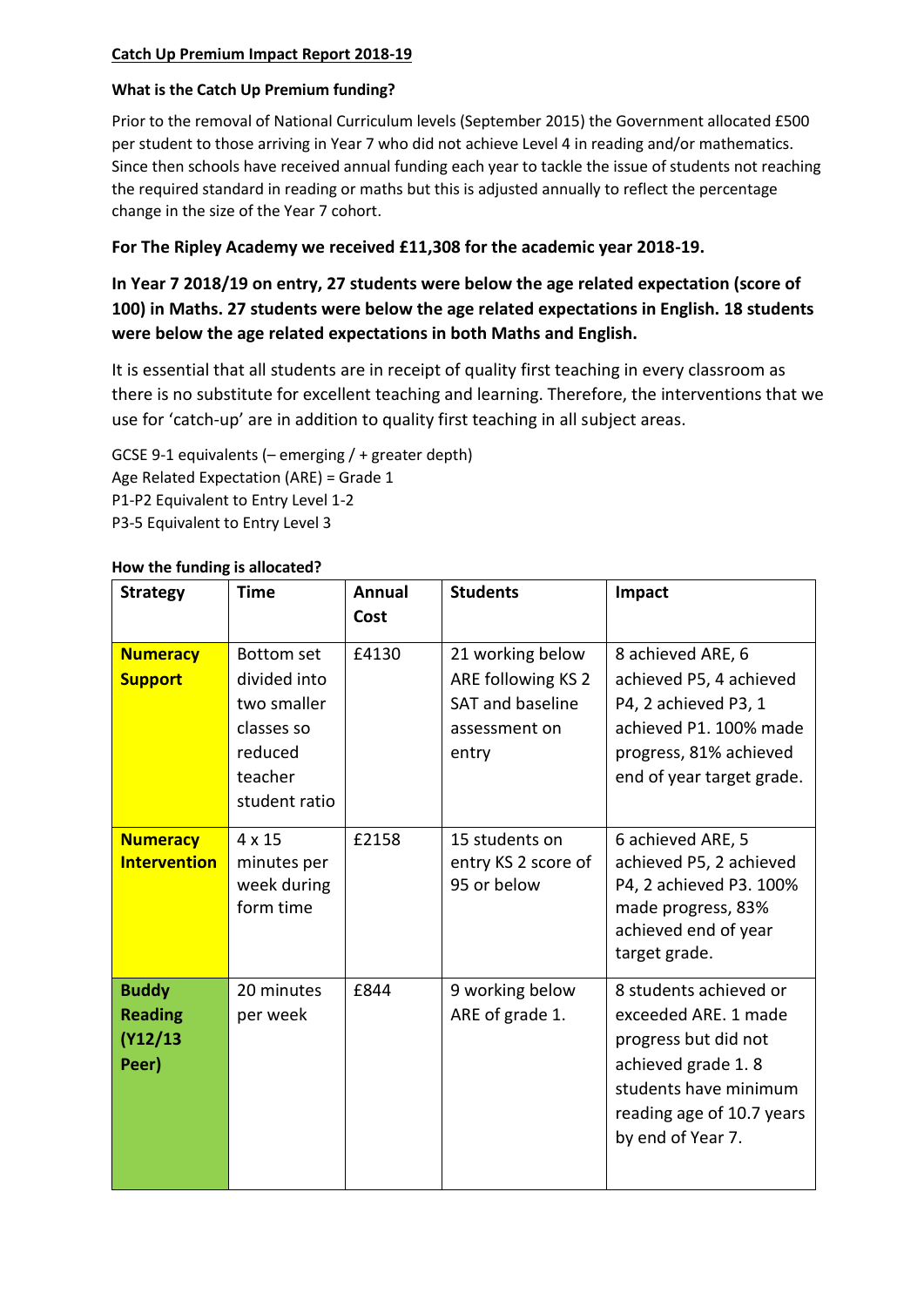| <b>Catch-Up</b><br><b>Reading</b><br>(LSA)  | $2 \times 15$<br>minutes per<br>week 1:1 | £1,924  | 14 students<br>working<br>significantly below<br>ARE of grade 1 at<br>P1-2 (reading age<br>below 9.6 yrs)                                                                                                                                                                                                                                                                                                 | 5 students achieved ARE<br>of at least a reading age<br>of 9.6 years. All students<br>made progress and<br>average increase in<br>reading age over 12<br>weeks was an increase of<br>6 months. |
|---------------------------------------------|------------------------------------------|---------|-----------------------------------------------------------------------------------------------------------------------------------------------------------------------------------------------------------------------------------------------------------------------------------------------------------------------------------------------------------------------------------------------------------|------------------------------------------------------------------------------------------------------------------------------------------------------------------------------------------------|
| <b>LSA Support</b><br>in English<br>lessons | 4 hours per<br>week                      | £2138   | 15 students on<br>entry with Eng SAT<br>score of 95 or<br>below                                                                                                                                                                                                                                                                                                                                           | 9 students achieved or<br>exceeded ARE. All<br>students made progress.<br>2 achieved P3, 2<br>achieved P4 and 2<br>achieved P5.                                                                |
| <b>Toe by Toe</b>                           | 50 mins per<br>week per<br>student       | £535    | 1 with poor<br>phonological<br>recognition and<br>significant<br>cognitive need                                                                                                                                                                                                                                                                                                                           | Reading age test<br>indicates 8.6 years July<br>2019.                                                                                                                                          |
| <b>Total</b>                                |                                          | £11,729 | Literacy<br>Of 27 students who entered working<br>below age related expectations- 63% (17<br>students) achieved Aged Related<br><b>Expectations of Grade 1 by the end of</b><br>Year <sub>7</sub><br>Numeracv<br>Of 27 students who entered working<br>$\bullet$<br>below age related expectations - 54% (14<br>students) achieved Aged Related<br><b>Expectations of Grade 1 by the end of</b><br>Year 7 |                                                                                                                                                                                                |

## **Rationale**

Students achieving a score below 100 in their KS2 SAT equivalent to 1- (an emerging GCSE grade 1) in Mathematics were taught in reduced sized classes.

Students achieving a score below 100 in their KS2 SAT equivalent to 1- (an emerging GCSE grade 1) English were tested using Access Reading Test interactive.

Students with a KS2 SATS score below 100 and with a standardised reading score between 95 and 85 attended Buddy Reading with a Y12/13 peer.

All students with a KS2 SATS score and a standardized reading score below 90 read to an adult.